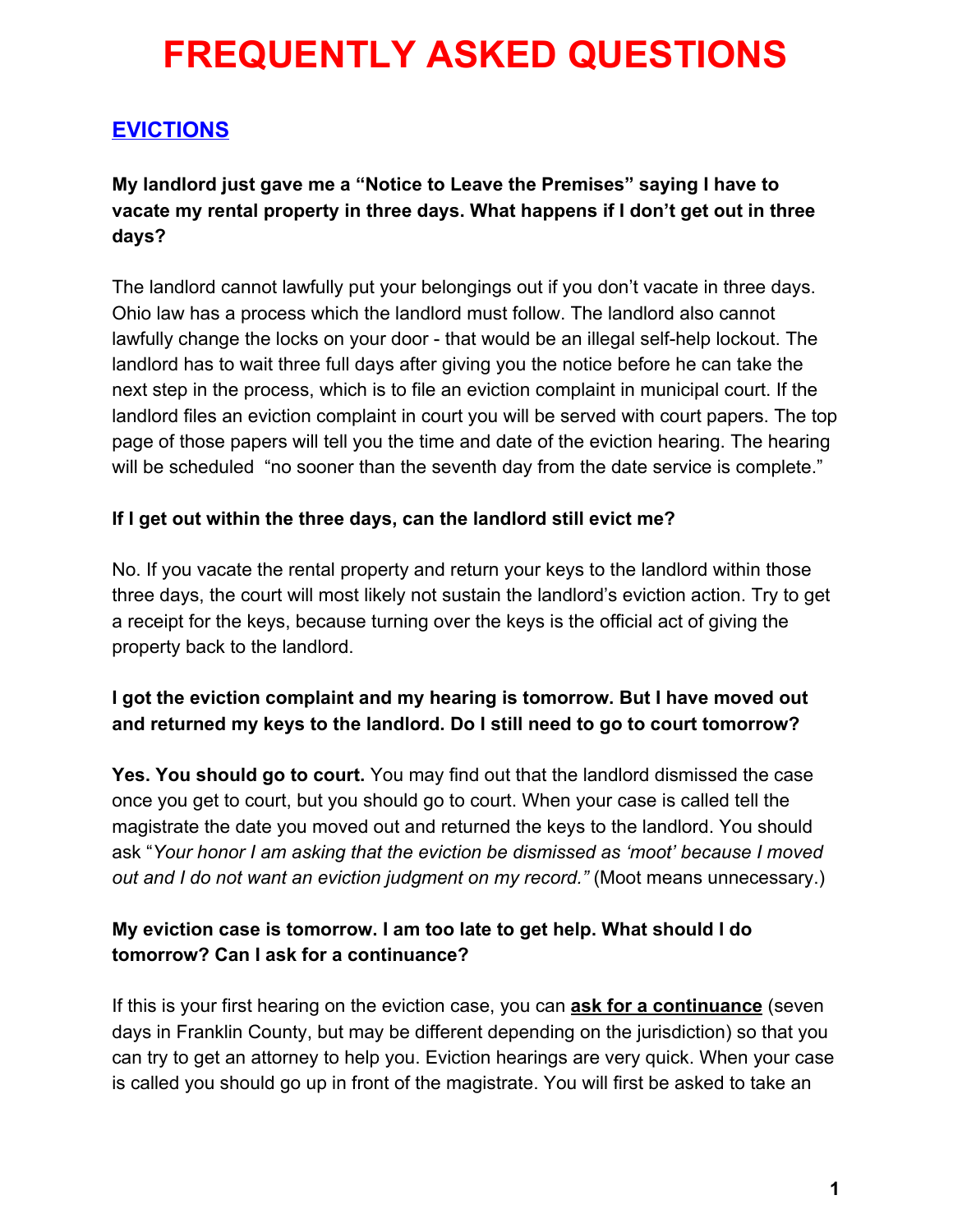oath affirming that you are telling the truth. Then people will start asking you questions. Before you start answering questions say "*I would like a continuance so that I can find an attorney."* The court will usually (but not always) give you a continuance and reschedule the hearing later. **NOTE**: It is important that you ask for this continuance before you start answering questions about the case. If you start answering questions about the case and then at the end ask for a continuance, you probably won't get it.

# **I disagree about the reason for the eviction but have no attorney. Can I present my arguments on my own?**

Yes. At the start of the hearing, the magistrate will probably ask you questions similar to the following:

- 1. Did you get a copy of this 3 day notice to leave?
- 2. At that time were you behind in rent?
- 3. Are you still living there?
- 4. Do you have anything you'd like to say?

If you did not get a copy of the notice, or you disagree that you were behind in rent, or if you have moved out, you need to answer "NO" so that there will be a discussion about that issue. If you have paperwork such as receipts showing that you made payments, bring copies of those to court. If you tried to offer your rent but the landlord refused to accept it, give details (where, when) about the date you offered the rent, along with copies of any supporting documentation. Bring witnesses who can support your side of the story.

# **I already got a continuance. I could not get an attorney. My hearing is tomorrow. I agree I owe some money to the landlord. What should I do?**

You should try to reach an agreement with the landlord in which they will agree to drop the eviction. For example, if you owe the landlord some money, both parties could attempt to reach an agreement to pay the money and stay. If the landlord does not want to continue to rent to you, the landlord might agree to a specific move-out date. The way the case ends might matter to future landlords. A case that ends with an agreement will probably look better (for you) to a future landlord than an eviction judgment, and could help your ability to get housing assistance in the future. Make sure you understand everything you are signing.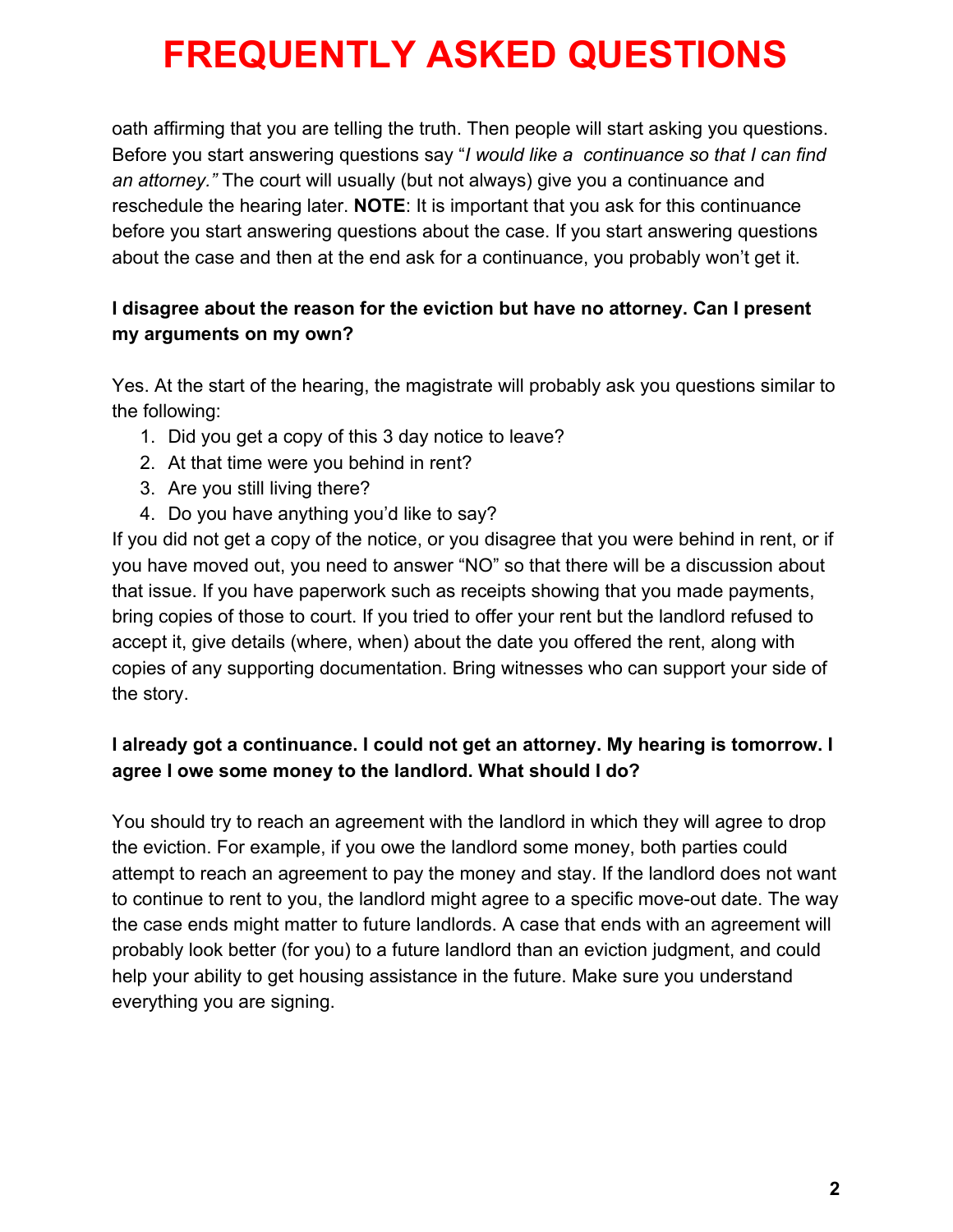## **The landlord's Complaint asks for a money judgment. Is this a separate issue from whether or not I get evicted?**

Yes, this is a separate issue. At the eviction hearing the magistrate will usually only decide whether or not the landlord gets to take the property back. If you disagree that you owe money, you need to prepare a document called an "Answer". You need to send a copy to the landlord and file the original with the court within 28 days of when you received the court papers. If you believe the landlord owes you some money, you can also file counterclaims against the landlord. Once you file your Answer or Answer and Counterclaims, the Court will send you a notice about a new hearing on the issue of who owes whom and how much money is owed. If you have moved, you must inform the court of your new address.

### **I lost at my eviction hearing. What happens next?**

The timing and other specifics of the eviction process are dependent on where you live and what your local court's procedures are. Please reference the laws of your local jurisdiction for more specific information.

## **I lost at my eviction hearing, and my landlord threatened to change the locks or shut off my utilities if I don't move out. Is the landlord allowed to do this?**

No. The Ohio Landlord Tenant Act states that **"[n]o landlord of residential premises shall initiate any act, including termination of utilities or services, exclusion from the premises, or threat of any unlawful act, against a tenant, or a tenant whose right to possession has terminated, for the purpose of recovering possession of residential premises…"** If the landlord conducts an illegal lockout, you may sue the landlord for "all damages," which includes "general damages" and "special damages" which result from the lockout, as well as reasonable attorney fees. These damages include loss of the rental value of the property, lost wages, cost of a motel room, lost or damaged personal property, the cost of storage of personal property, the cost of a moving truck rental, the cost and inconvenience of using a neighbor's water, and discomfort and disruption of your normal living routine, among other possible damages.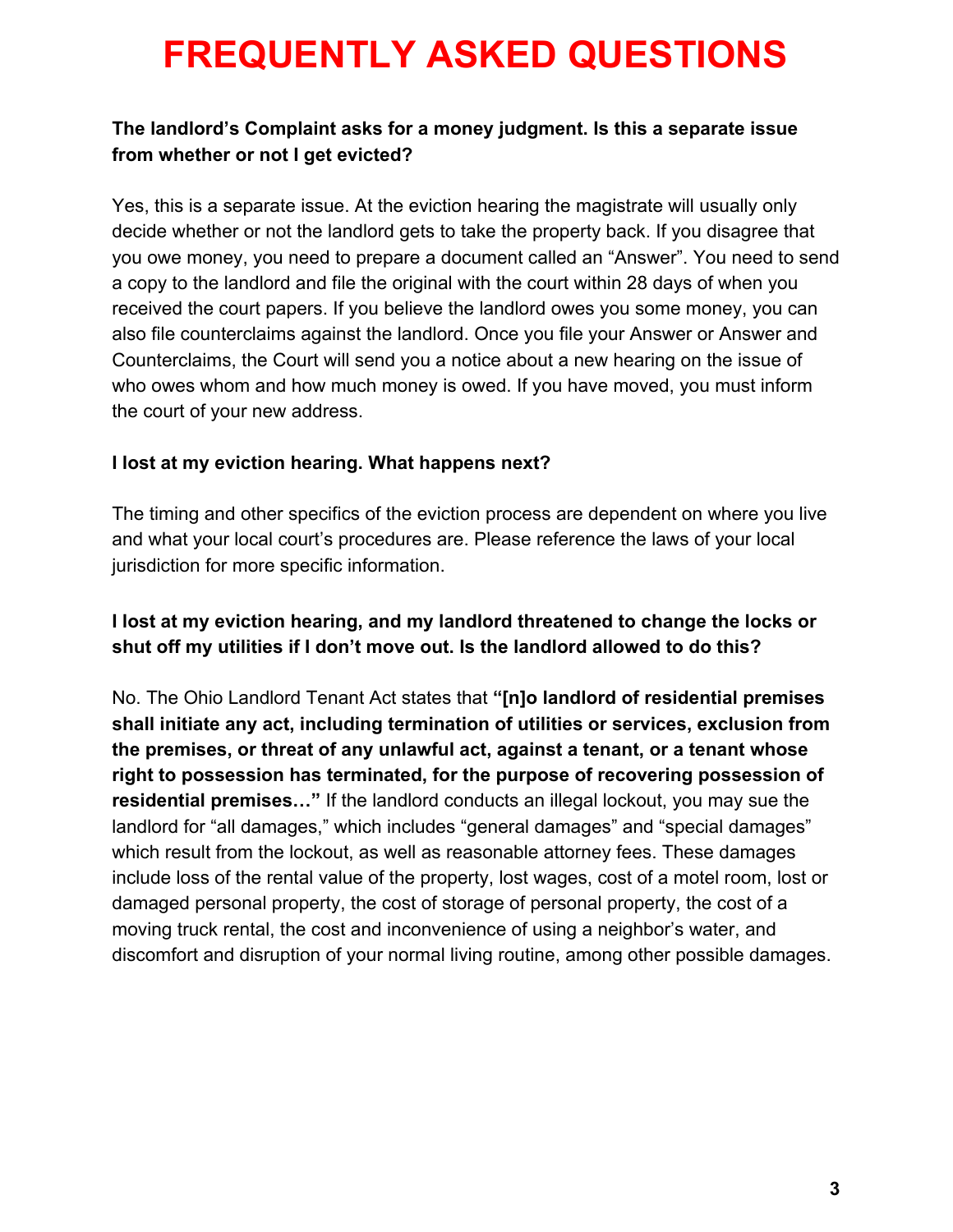# **SECURITY DEPOSITS**

## **What must I do to trigger my landlord's obligation to return my security deposit or a list of itemized deductions?**

Your landlord must return your security deposit, within 30 days of your moving out, as long as you:

- 1. Remove all of your belongings from the unit
- 2. Return the keys to your landlord. **YOU ARE NOT CONSIDERED "MOVED OUT" UNTIL YOU RETURN THE KEYS. If you are able to, obtain a signed receipt from your landlord documenting the date of key return.**
- 3. Gave your landlord a mailing address, in writing, where the security deposit or itemized deduction list should be sent.

### **Does my landlord have a right to withhold funds from my security deposit?**

Yes. Your landlord can deduct funds from your security deposit for the following:

- 1. Unpaid rent
- 2. Unpaid utilities and/or fees
- 3. Damage to the property beyond "normal wear and tear"

If your landlord does deduct funds from your security deposit, then your landlord must give you a written itemization of the deductions. *In order to receive your security deposit and/or itemized deduction list, you must provide your landlord with a proper forwarding address, in writing.*

# **What if I do all that, and the landlord does not send me anything, or sends me an itemized list of damages I never caused, or withholds deposit money for routine cleaning or painting?**

Write a follow-up letter to your landlord asking about the deposit or explaining why you believe it should not have been withheld. If the landlord fails to respond within a reasonable amount of time or the matter cannot be resolved, you can sue your landlord. Usually, because these cases involve amounts less than \$6,000, they can be filed in small claims court. Ask your local municipal court for a small claims complaint form to start the process. You will be the plaintiff. The landlord will be the defendant. If the landlord is just a property management company, you may also want to list the property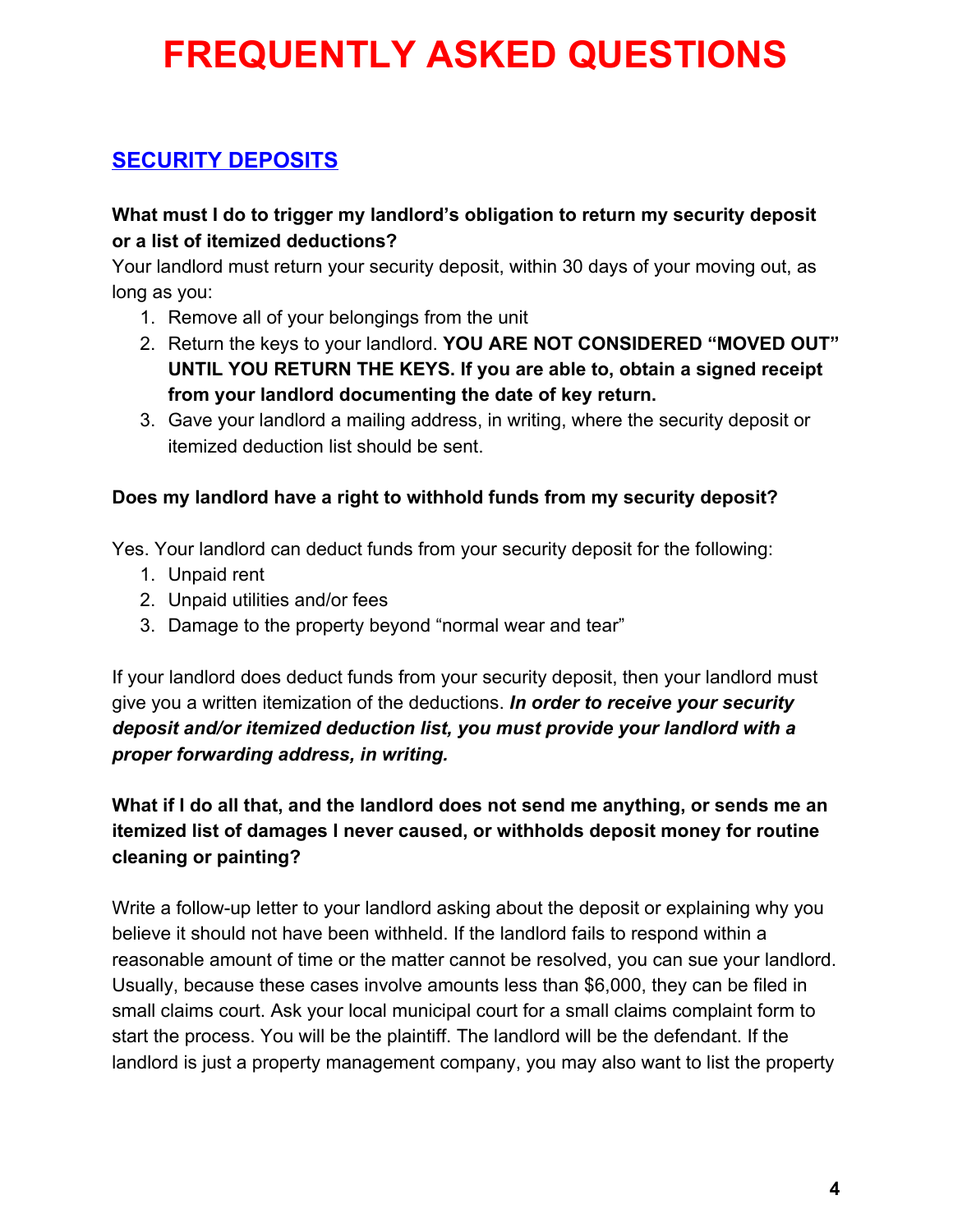owner as a defendant. You can find out who owns the property by looking on your county auditor's or recorder's website.

Write in the complaint that you are bringing suit under *Ohio Revised Code* section 5321.16, and that you are asking for double damages, court costs, and attorney's fees (if you have an attorney). After the defendants are served with your complaint, you will get a notice from the court containing the information you need, including any hearing dates.

If the court determines that your landlord wrongfully withheld any amount of your security deposit, then the court must award you double the amount of whatever portion was wrongfully withheld. If an attorney helps you, the court will also hold a hearing to determine what attorney fees were reasonable and should be covered.

## **Can I do anything to improve my chances of getting back my security deposit?**

Yes, there are three things that you can do:

- 1. Leave the rental unit in good condition. Remove all of your belongings and then clean up the property (e.g., sweep, vacuum, wipe down counters, cupboards, and walls). If you caused any damage beyond normal wear and tear (such as a hole in the wall or a purple grape juice stain on white carpet), try to make the appropriate repairs or assume the landlord will use a portion of your deposit money to make the repairs.
- 2. After you have removed your belongings and cleaned, document how you left the property by taking a video of each room, including walls, floors, windows, ceilings, as well as any appliances you used (e.g., the stove and your cleaned out refrigerator).
- 3. Write a letter to your landlord to give notice of a mailing address where your deposit money can be sent. Make a photocopy of the letter for your records, and mail the letter with a certificate of mailing.

# **My deposit was \$500. My landlord says I have done about \$2,000 worth of damage to the property. If he keeps my deposit, can he make me pay the additional \$1,500 he says I owe?**

Yes. In this case, your landlord could apply the \$500 deposit to the damages and then sue you for the remaining \$1,500. If your landlord sues you, he will have to give the court evidence of the cost of the damages and that you caused them. If the court determines that you owe the additional money, you will be ordered to pay it.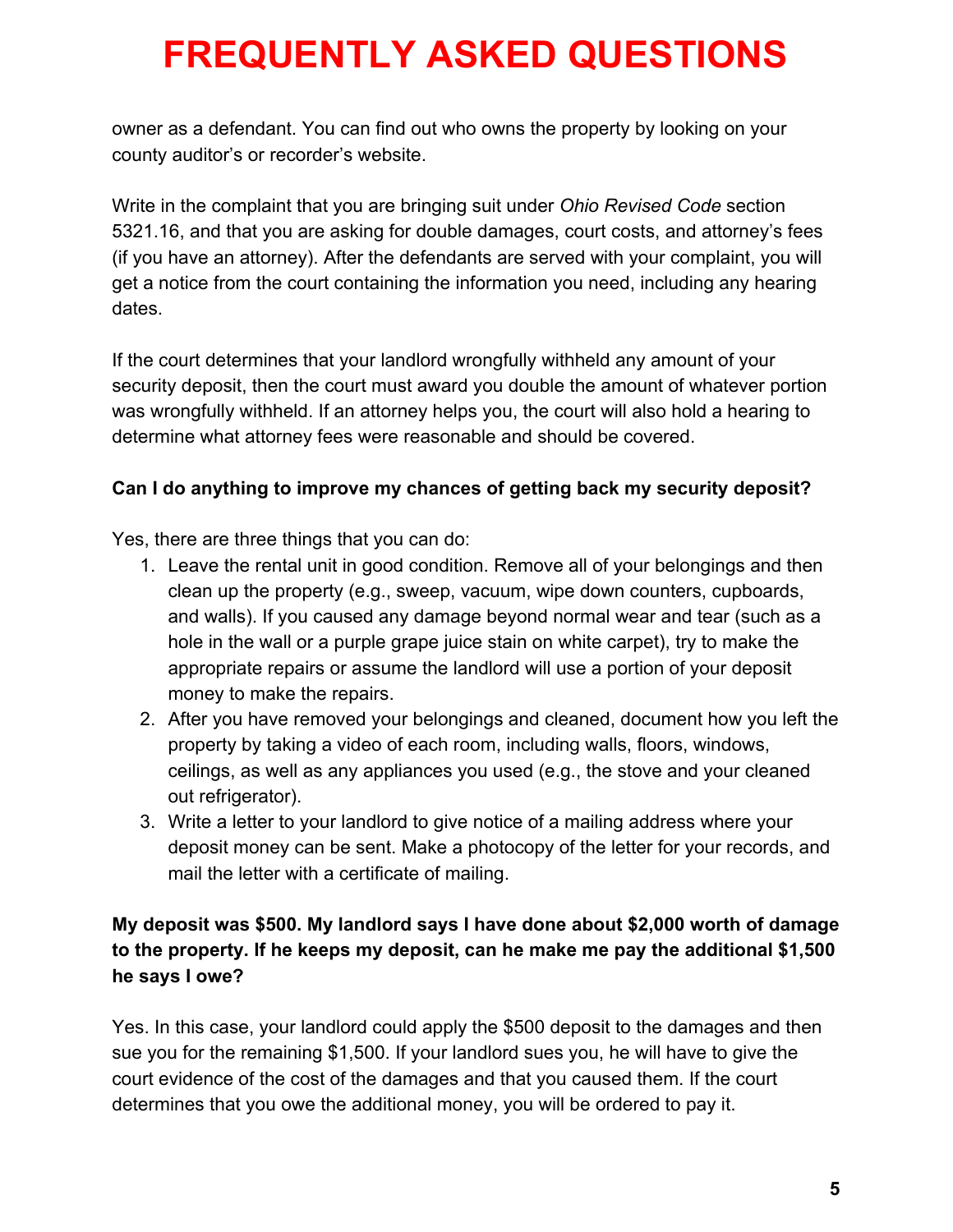#### **Can my landlord use my deposit money to cover past due rent?**

Yes. If you leave the apartment and owe back rent, the landlord can use the deposit money to cover your unpaid rent. The landlord needs to give you a written notice explaining why he did this and itemizing what he did with the deposit money. The landlord must also return to you any money not used for past due rent or damages.

#### **What is considered "normal wear and tear"?**

When a rental unit is lived in, it sustains some wear and tear. For example, the carpet may show wear and the blinds may have faded from everyday use of the property. Some landlords will pay for carpet cleaning, new blinds, new paint, etc., every time a tenant moves out to refresh the property for the next tenant. A landlord should not withhold deposit money to pay for routine property maintenance. For more information, please consult COHHIO's document titled "Wear & Tear vs. Damages" (located on our website's Landlord-Tenant Law page).

# **RENTAL HOUSING CONDITIONS/REPAIRS**

#### **Who takes care of problems at my rental unit?**

In Ohio a landlord has a duty to keep rental property in a fit and habitable condition. In general this includes making any needed repairs, or doing whatever else is necessary to fix a problem at the rental property so that it is in good condition. A landlord is not allowed to shift these duties back to a tenant in the lease.

#### **What are my duties as a tenant?**

The tenant must keep the unit safe and sanitary, properly dispose of trash and waste, use fixtures and appliances properly, and not damage the property.

#### **Who pays for repairs or other maintenance?**

A tenant should only be responsible for paying for repairs or maintenance work caused by the negligence of the tenant (or the tenant's guests). For example, if a window breaks because your son was playing baseball in the living room, you should pay for the repair. If a window breaks due to a random act of vandalism, the landlord should pay for the repair.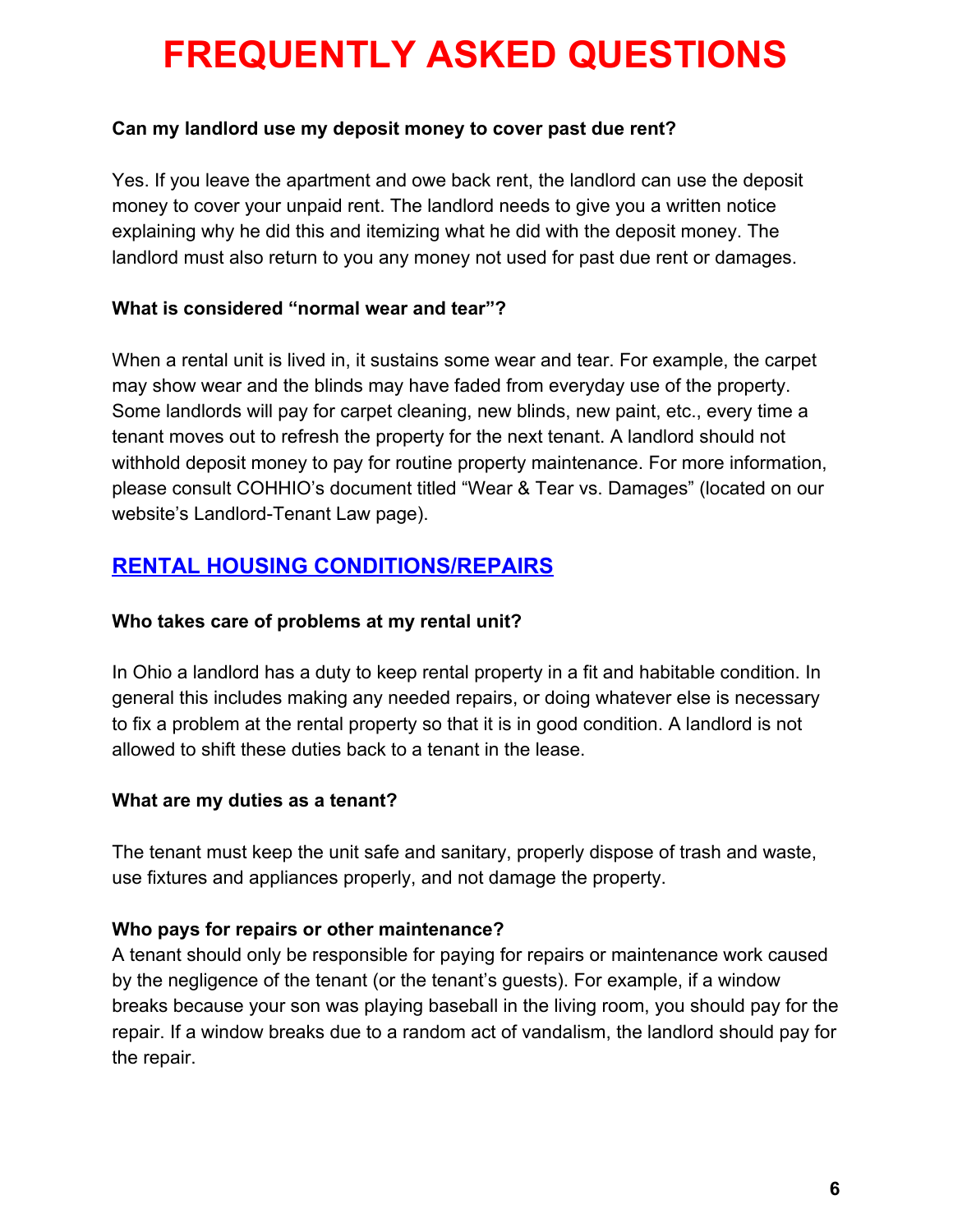# **Landlord duties:**

- Maintain the rental property so that it complies with local building, housing, health, and safety codes.
- Make whatever repairs necessary to keep the property in a fit and habitable condition, including common areas of the property.
- Keep all electrical, plumbing, sanitary, heating, ventilating, and AC fixtures and appliances supplied by the landlord in good and safe working order.
- Supply running water and reasonable amounts of hot water and heat. (This does not include *paying* for hot water or heat).
- Give tenant 24 hours notice of intent to enter for non-emergency repairs.

# **Condition problems that are generally the landlord's responsibility:**

- Lack of heat, water, or hot water (if not caused by tenant non-payment)
- Electrical Problems
- Plumbing Problems
- Sanitation Problems
- Ventilation Problems
- Air Conditioning Problems
- Elevator Problems
- Insect or rodent infestation
- Broken windows, doors, locks, stairs
- Broken appliances or bathroom/kitchen facilities
- Any other conditions that make your rental home unfit or uninhabitable

## **What about bedbugs and other pests?**

In general, eliminating vermin and pests such as rats, roaches, and bedbugs is part of a landlord's duty to keep the premises in a fit and habitable condition. You should notify the landlord as soon as you notice the presence of any such pests, and cooperate with any treatment efforts. A tenant has a duty to not negligently harm the property. A tenant should not bring a mattress full of bedbugs into the rental unit, or refuse access during extermination efforts.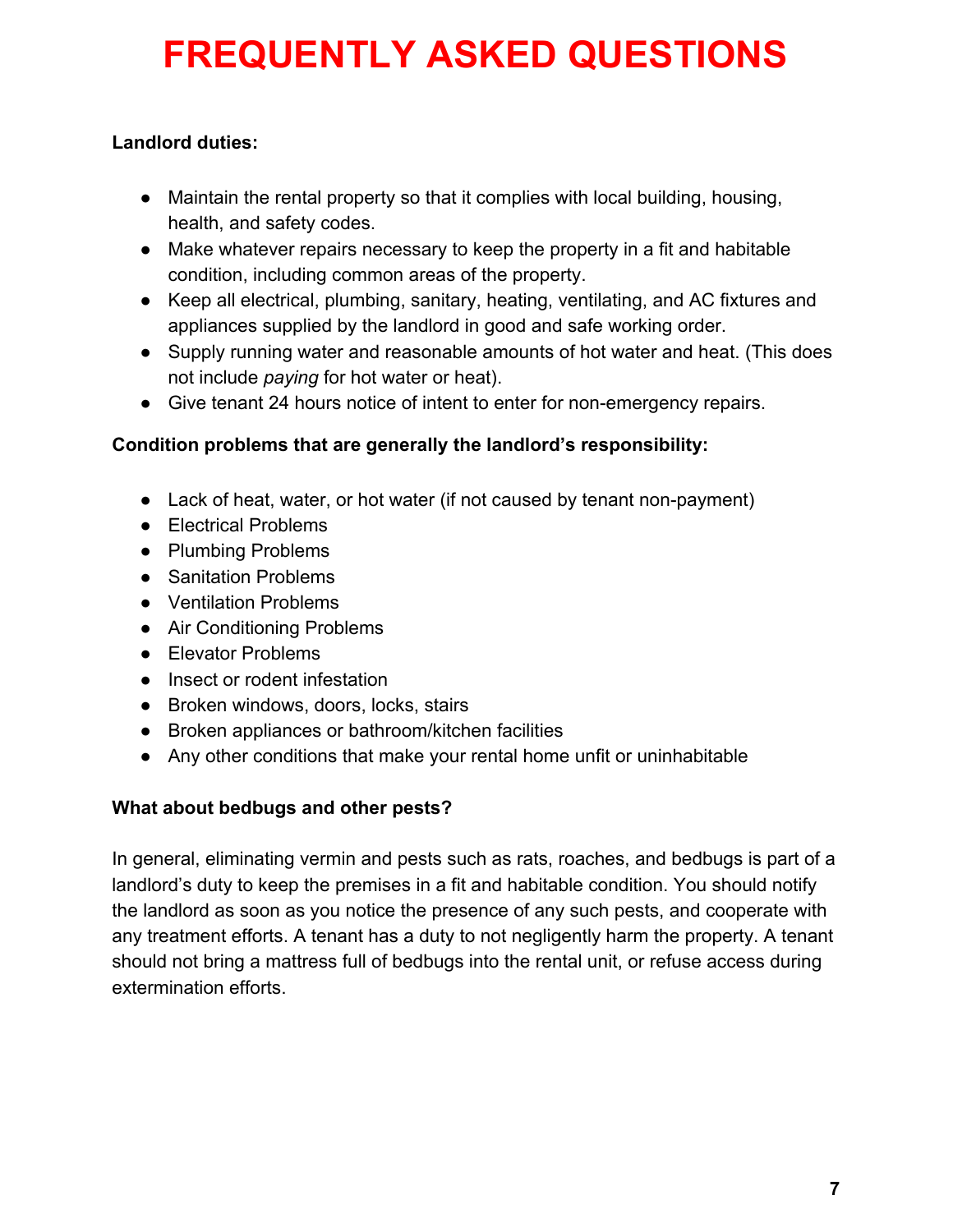### **There is mold in my unit. What do I do?**

Your landlord has a duty under the Ohio Landlord Tenant Act to comply with building, housing, health, and safety codes that "materially affect health and safety." Your landlord also has a duty under the Act to put and keep the premises in a "fit and habitable condition."

In order to prove that the mold is adversely affecting your health, you will need documentation that mold is the cause from a medical professional. Once this causal link is proven, you may contact your local code enforcement or county health department to report a code violation. You also have the option of suing your landlord in court over the damage to your health (the causal link between the mold and the adverse health effects **MUST** be documented by a medical provider).

Another option is escrow – paying your rent to your local court as an economic incentive to make repairs (perhaps fixing a leak that is the source of moisture upon which the mold feeds, or eliminating the mold itself).

Please refer to COHHIO's brochure titled "Mold In Your Home" (located on our website's Landlord-Tenant Law page) for more information, including on the possible health effects of mold and how to prevent/eliminate mold.

#### **How do I get my landlord to make repairs? (Escrow)**

Ohio law requires you to make a repair request in writing in order to force your landlord to act. Once you make this request in writing, your landlord has a reasonable amount of time to act and make the needed repairs – the maximum time allowed being 30 days; he/she may have less time to act depending on the severity of the problem.

After you have made your repair request in writing and waited a reasonable amount of time and your landlord has not made the needed repairs, you can take the next step of putting your rent into escrow. Escrow is intended as an economic incentive to encourage your landlord to make the needed repairs. You must be current with your rental payments in order to deposit your current rent into escrow. If this is the case, you may deposit all rent that is due thereafter with the clerk of your local municipal or county court. Make sure you escrow on the date your rent is due. At this stage you also have the option of terminating your lease.